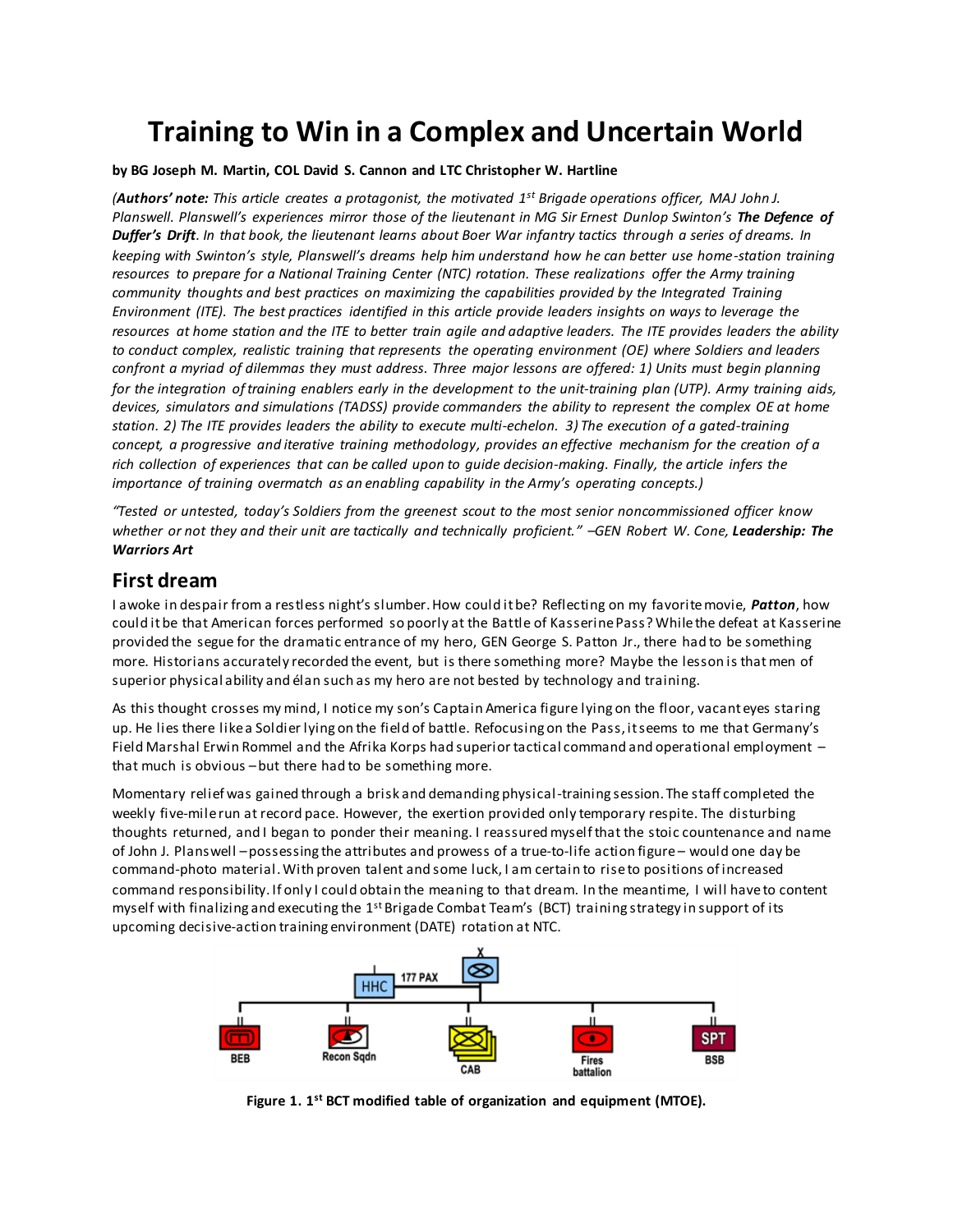It's Feb. 3. I am excited; I begin the day's work by reviewing the brigade's UTP to ensure it accounts for all subordinate units. No time to waste: we are eight weeks out; Red Cycle taskings end in eight weeks. We must make the most out of every training day, especially our live training events. Today we brief Hammer 6 on the result of months of planning.We forecasted all necessary resources and training enablers, integrating them into a complete training plan that optimizes training at the Soldier and small-unit level. We reserved every training area, enabler and range on Joint Base Trained and Ready (JBTR). We packed the schedule with activity, creating as many moving parts and opportunities as possible to create a complex training environment. Commanders and their units will be training all over the installation.

We began our work on the UTP months ago. We started with a review of our training objectives, key collective tasks (KCT) derived from our unit mission-essential task list. These tasks were developed over the preceding months through mission analysis and dialogue with the BCT commander (Hammer 6) and the BCT command sergeant major (Hammer 7).

Following the mission-analysis brief, the commander said, "It is my intent that we leverage the live, virtual, gaming and constructive environments to replicate the complex OE and a tough opposing force (OPFOR). Emphasize leader and operator mission-command information-system proficiency to increase the agility and lethality of units but don't do so at the expense of team cohesion – we fight and win as a team. Finally, aid commanders at each echelon in developing their mission-command ability and the capacity for timely and decisive decisions based on intent."

# **1 st Brigade KCTs**

- **1.** Conduct mission command (Army Tactical Task (ART) 5.0)
- **2.** Conduct offensive operations (ART 7.0)
- **3.** Conduct tactical tasks (ART 7.5)
- **4.** Integrate fires (ART 3.1)
- **5.** Conduct FPoL (ART 1.2.8.1)
- **6.** Perform intelligence, surveillance and reconnaissance (ART 2.3)
- **7.** Conduct intelligence support to targeting and information superiority (ART 2.4)
- **8.** Provide logistics support (ART 4.1)

#### **Figure 2. Extract from 1st Brigade training objectives.**

Now that we have concluded the plan and its associated schedule, we realizewe will never be able to get more than a battalion-sized maneuver space. We will have to adjust to and work with what we have. It is probably just a minor issue. In the end, competent battalion commanders and well-trained Soldiers and leaders will carry the day at NTC. Therefore, while we have to cycle units through training areas, and we do not have the ability to replicate all aspects of the DATE's complex OE, I am confident that the realism provided by live training will pay dividendsin the end.

Besides schedule conflicts, other nasty constraints are collaborating to confound my ability to resource training for our three maneuver task forces – a fires battalion, a brigade-support battalion (BSB) and our brigade engineer battalion (BEB) – and associated brigade troops (the military-intelligence (MI), signal and military-police companies).Without adequate training space, how do we conduct integrated training at echelons above task force (TF)? The available terrain is not enough and does not provide the complex urban areas we will require to train the BCT. This will requireTFs to cycle through training areas, limiting the development of company-level missioncommand proficiency. The teams do not get the number of repetitions required to gain proficiency. What's more, this precludes the combined training of brigade enablers and our TF formations.

We will address these concerns during our three-day BCT command-post exercise (CPX). This will be enough to ensure we arrive at NTC in top shape. Confident of this fact and my astute skill, I walk down the street to the support-battalion headquarters.

I arrive and review their training plans; things are clicking. Our initial discussion turns into a monologue by the support-operations officer, MAJ Sustainright – a tired treatise on the importance of incorporating logistics operations into the total training plan. My only reply is to point out Task #8. The brigade staff will address the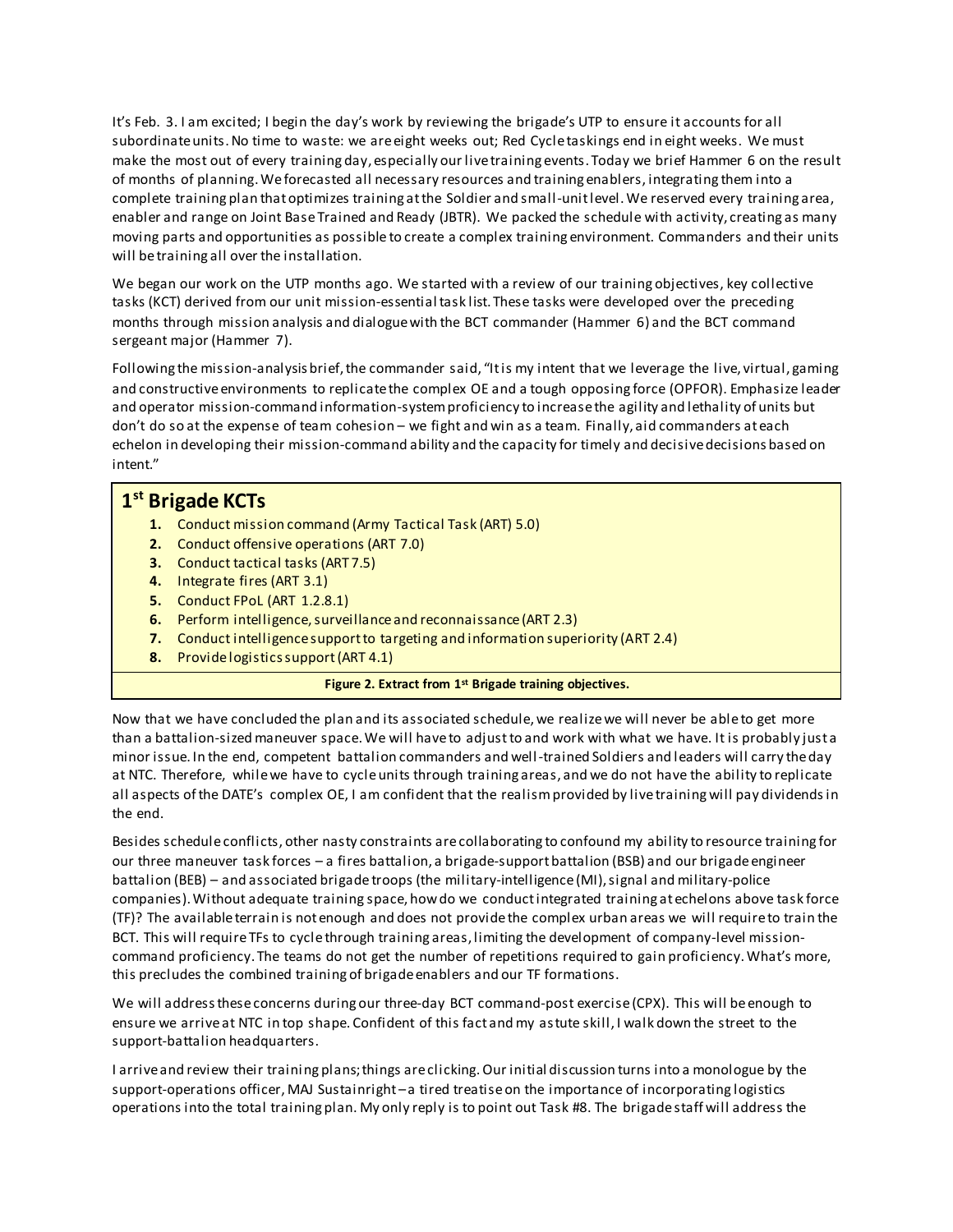integration of brigade logistics.Nevertheless, he will ensure that the support battalion's training plan addresses its unique mission task requirements. Live maneuver training cannot be jeopardized by lengthy sustainment training. There are enough external constraints inhibiting our training. We cannot afford to exacerbate the situation.

Over the next six months, I observe battalions and companies employing the full set of TADSS available at home station. Hammer 6 and I observed an after-action review (AAR) for  $1<sup>st</sup>TF's field-training exercise (FTX)$ . The TF employed instrumentable Multiple Integrated Laser Engagement System (MILES) gear to train tactical maneuver at the TF-and-below level. The Home-Station Instrumentation Training System (HITS) kept track of the engagements and casualties during the training event. Afterward, the system provided an AAR capability to assist leaders in determining "what happened" and "why." We spent a few hours at the Mission Training Complex (MTC) observing company and platoon maneuver training using the Close Combat Tactical Trainer (CCTT). As an added bonus, we visited with fire-support teams training through the Call-for-Fire Trainer (CFFT). By my score,we are firing on all cylinders at each echelon. We are addressing or will address every one of the KCTs. We are achieving training objectives.

Outrageous. Apparently, during what Sustainright characterized as a "chance encounter," the support-battalion commander voiced "concern" over the lack of integration among the BCT, its supporting enablers and the support battalion to Hammer 6. Nonsense. Sustainright and I spoke. He agreed that he would determine and execute the best method for integrating his companies into battalion events. This portends trouble.

To say that we experienced challenges during our CPX would be an understatement. The simulation was running in the MTC, and we established the brigade tactical-operations center (TOC) on the concrete pad behind the MTC. That said, none of us could remember when any of us had previously set up the TOC. In hindsight, my remarkably liberal timeline was exceptionally aggressive. As day turned to night, plastic panels became the stone of a crucible, crushing will and soul of the headquarters staff. The battalions had set out their Deployable Rapid-Assembly Shelter tents with shells of the staffs to control their respective company training events (force-on-force, FTXs and live-fire exercises). However, I had never forced the establishment of brigade TOC and execution of a knowledgemanagement plan and our TOC standard operating procedure (SOP). The brigade staff contained many newly minted Command and General Staff College (CGSC) graduates and a batch of recently arrived captains from their respective career courses, anxiously awaiting company command. As we concluded the CPX, now approaching our leadership-training-program exercise, my concerns regarding the BCT's ability to execute mission command grew as I began to appreciate the staff's inexperience and lack of training. We clearly lacked cohesion as a complete staff. We had no idea how to integrate operations with the TF staffs, let alone how to synchronize the actions of key enablers. Our NTC rotation is going to be rough.

he BCT returned from its culminating training exercise (CTE) at NTC exhausted and disappointed. The rotation in summary: While we were initially encouraged by the adroit professionalism and cheerful mannerisms of our observers/controllers/trainers, their assurance of "better every day and much better by The BCT returned from its culminating training exercise (CTE) at NTC exhausted and disappointed. The rotation in summary: While we were initially encouraged by the adroit professionalism and cheerful mannerisms of our obse that we had not sufficiently maximized our home-station training in preparation for our rotation. We came to realize that trained units required trained and ready staffs proficient in the exerciseof mission command and disciplined execution of SOPs. Although the companies' training was accomplished to standard, and even though they operated well as teams, they rarely trained together during the train-up as part of a TF. Frankly, this lack of iterative training at TF level left companies unprepared for the burdens and simultaneous demands pressed upon them by the DATE. The high-fidelity training environment at NTC presented many competing and conflicted demands. Leaders and their teams were not anticipating threat actions and shaping the OE. They were reacting to the enemy and bending under the pressure.

…

For their part, the staffs were lagging indicators, providing factual reports –not synthesized staff analysis –that would enable decision-making and the execution of mission command. Stated plainly, commanders were unable to make timely and accurate decisions or to provide subordinates informed guidance given the lack of proper staff work.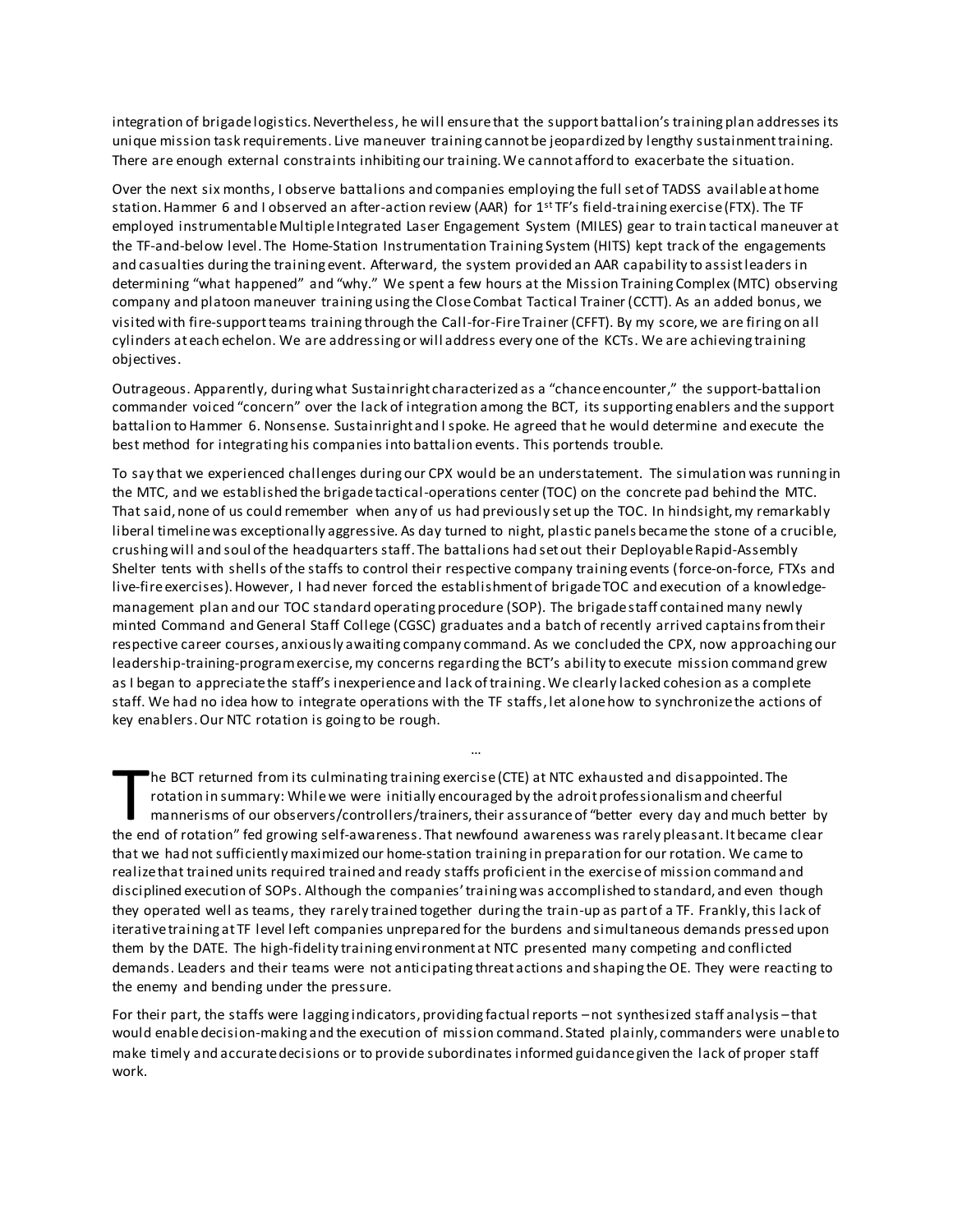We had to fight the enemy of the moment – and our own cynicism. Our ability to anticipate was extremely limited, and our ability to initiate was close to impossible.

Prior to the CTE, we assumed we would collectively know what to do. We had all been in the Army a decade or two. My peers in the battalions lamented that their single TF collective-training event, though under field conditions, was inadequate to get them to where they need to be.

Upon returning to JBTR from the CTE, COL Dowell (Hammer 6) and CSM Tryharder (Hammer 7)stoically reviewed the BCT's NTC take-home packet and the execution of the BCT's training strategy. They gathered the BCT's leadership and led a post-rotation AAR that resulted in the following lessons-learned:

- Nothing replaces the realism provided by live training under field conditions.However, the amount of live training a unit can conduct is limited by competing resources and the live training environment's ability to replicate facets of the complex OE. The BCT used 46 of 53 available ranges;that sounds great, but it was not enough by itself. What's more, we had companies moving all over the installation to execute training. Administrative movement between training areas diminished training time. We had not expected this to become the significant overhead it was determined to be. In short, live training should be one aspect of a total training environment. Live training events are costly, time-consuming and require more control, all of which effect throughput and repeatability. However, they are critical and require significant preparation to get the most out of the event.
- Brigadetraining does not occur unless the whole brigade trains. That seems intuitive, but our UTP failed to include the support and fires battalions in a meaningful way. We did next to nothing with the engineers. And like the maneuver companies, the companies within the fires and engineer battal ions trained predominantly at or below the company level, with minimal interaction between the companies or their peers in the maneuver battalions. We could have integrated more of the fires battalion into the training conducted by the maneuver companies. Likewise for the engineer battalion. How could we have created a shared training environment for the Cavalry squadron and the fires battalion? We did not exercise casualty evacuation. This could have easily been done in any of the training events. In the future, the brigade only truly trains when the brigade trains together.
- As identified on the scorecard (Figure 3), our TADSS utilization was paltry. Rather than integrating TADSS to create a single, complete, medium-fidelity training environment focused on allowing maximum iterations, we executed our training plan, using TADSS in a sequential manner leading up to our live training events. We had enough CCTT man-modules to form two mechanized teams but instead trained Armor and mechanized infantry company-pure. The battalions trained as battalions and not as task forces, and the companies trained as companies, not as company teams. The CFFT was used once to train a handful of new personnel. We never used the Virtual Route-Clearance System.
- Our understanding of the complexities of a DATE scenario was inadequate. We focused on combinedarms maneuver (CAM) and spent little time on wide-area security. After a decade of counter-improvisedexplosive-deviceoperations, we accepted risk here. We did not realize that what we experienced individually was not shared collectively, that collective-training events were necessary to develop future shared understanding. Common experiences are the foundation for shared understanding. We did not leverage our virtual and constructive capabilities to conduct leader's certification training and Tactical Exercises Without Troops. Our newly arrived leaders would have benefited from the experience of our senior and experienced leaders.

In the end, I realized I must improve my understanding of all TADSS and how they can be best brought together into a training plan to enable complex, robust and realistic iterative training in echelon. I sought the advice of our division modeling and simulation officer and reviewed ITE best practices at

https://milgaming.army.mil/Entrance/Product.aspx?productid=20 and within the *Leader's Guide to the Integrated Training Environment* to improve my understanding of the capabilities and prepare the brigade for our follow-on mission.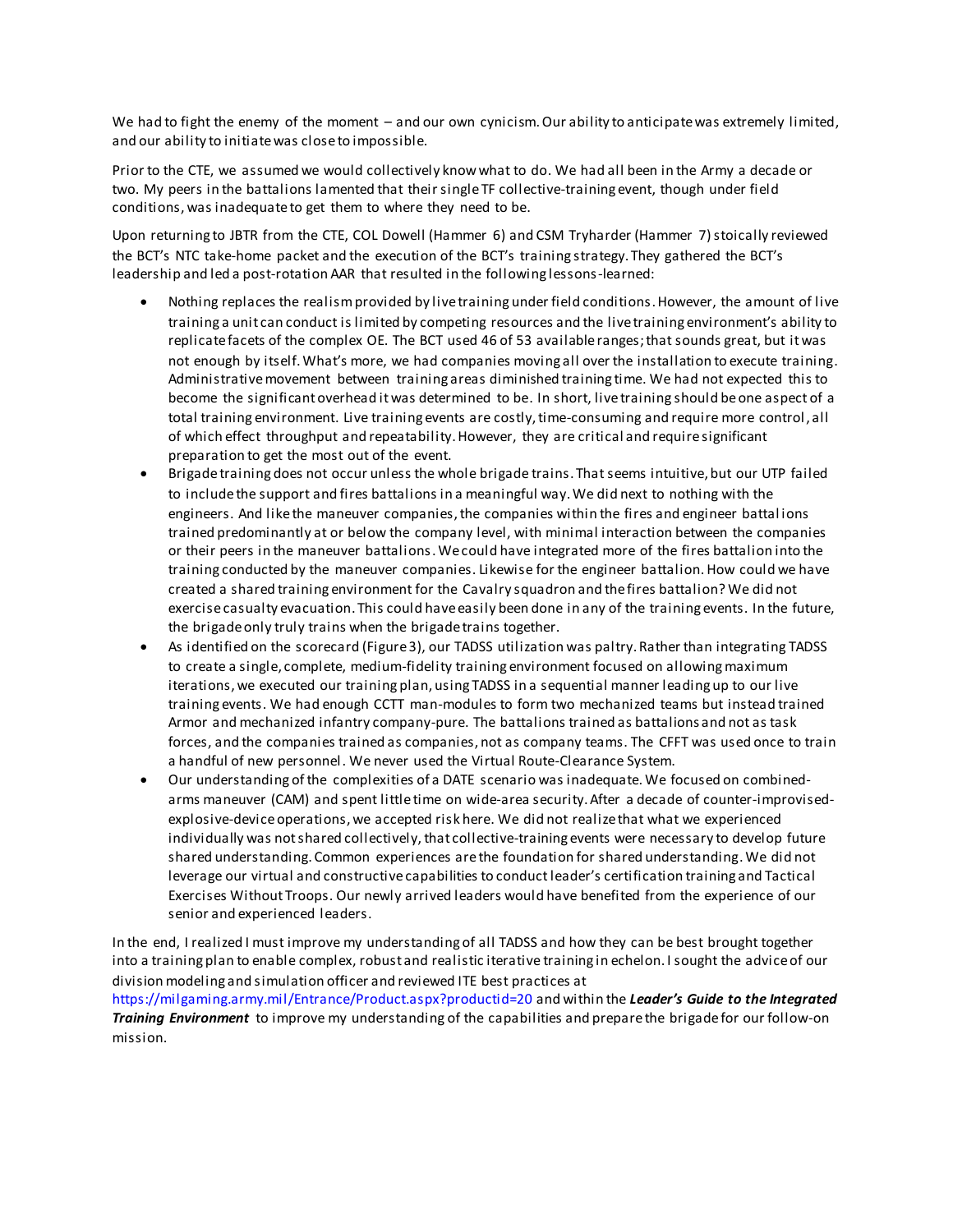|                 | <b>Training device</b> | Usage    |      | <b>Training device</b> | Usage |
|-----------------|------------------------|----------|------|------------------------|-------|
| <b>Williams</b> | <b>JLCCTC-ERF</b>      | 1/1      | VBS3 | VBS3                   |       |
|                 | <b>AVCATT</b>          | 4/4      |      | <b>MILES</b>           |       |
|                 | <b>EST II</b>          | 1/2      |      | <b>VCTS</b>            | 0/1   |
|                 | <b>CCTT</b>            | $14*/28$ |      | <b>BiLAT</b>           |       |
|                 | <b>CFFT</b>            | 2/7      |      | <b>Ranges</b>          | 3/3   |
|                 | <b>RVTT</b>            | 0/4      |      |                        |       |
|                 | <b>DSTS</b>            | 2/3      |      |                        |       |

**Figure 3. ITE scorecard.**

## **Second dream**

Could it be? It's Feb. 3. I awake with excitement and according optimism. A second chance? In the recesses of my memory, I recall our previous training plan and the outcome of our CTE. Informed by this, I strike out, determined to address the shortcomings so painfully noted. When we review the BCT commander's training objectives this time, we are going to do better. We will design our training programinformed by last night's fevered vision.

In the office, I begin to gather the team and align events and a common scenario around all the KCTs. After a few phone calls,we assembled our team with personnel from the MTC and the division's modeling and simulation officer. As a group, we dug into the problem.

Informed by Army training doctrine, we quickly designed an iterative training methodology that allows Soldiers and units to progress through a series of gates that require proficiency in virtual-training systems prior to progressing to live training. CSM Tryharder led the effort by enlisting the BCT's noncommissioned officers in developing and implementing a training plan that required junior leaders to train individual through crew collective training using Engagement Skills Trainer (EST) 2000 for individual weapons proficiency;Virtual Land-Navigation Trainer;CFFT II; crew training on scenarios in CCTT; Aviation Combined Arms Tactical Trainer (AVCATT); Reconfigurable Vehicle Tactical Trainer (RVTT); and Virtual Battlespace 3 (VBS3) scenarios. Once deemed proficient, Soldiers would advance to the next level in this "gated training strategy" (Figure 4), from training on individual tasks to small-unit collective training.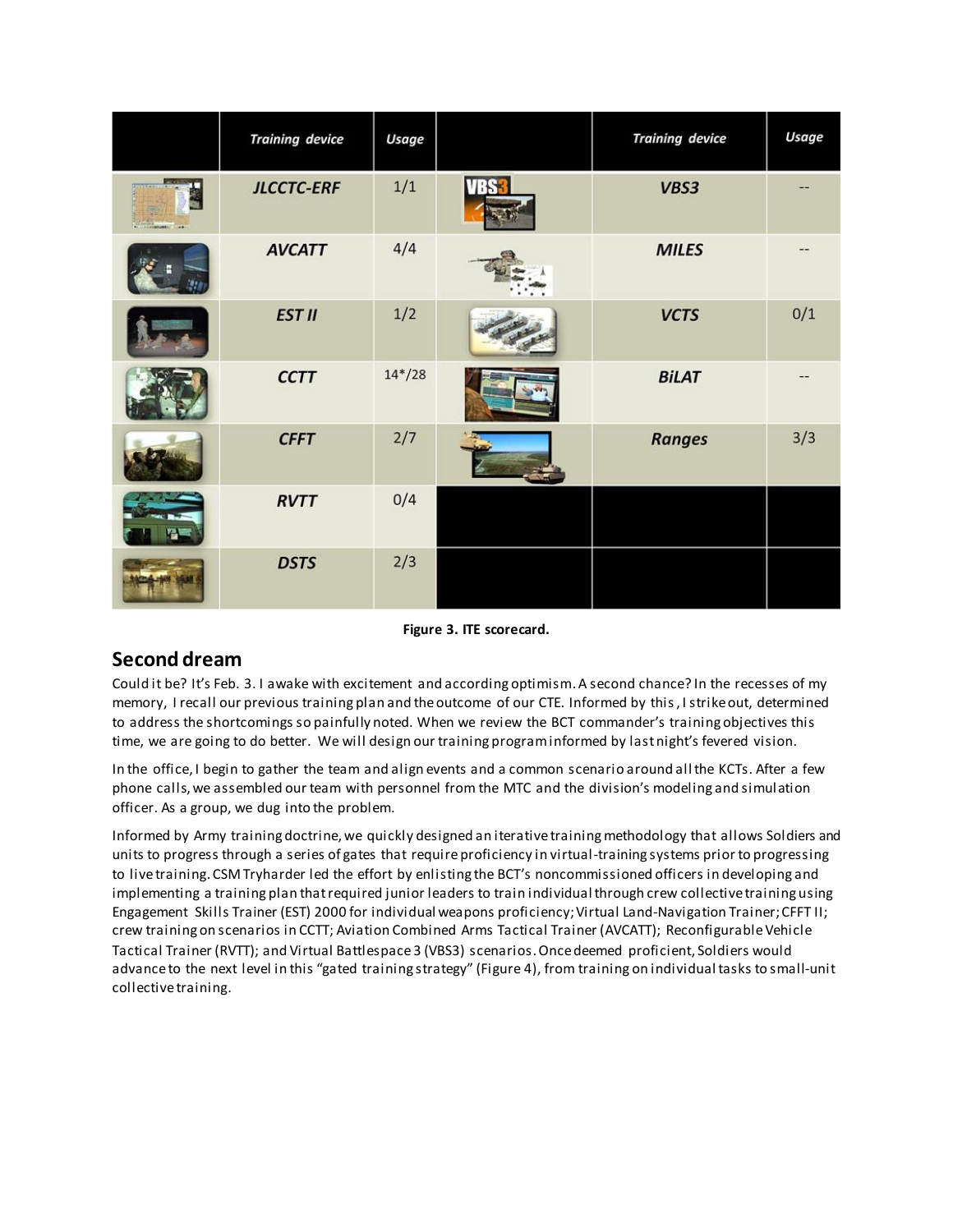

**Figure 4. Training strategy – a gated approach.**

Meanwhile, the BCT commander implemented a leader-training strategy that used VBS3 scenarios to educate and train leaders on the complexities of DATE scenarios and the contemporary threat portrayed in the OE. This provided all involved with some familiarity ofthe terrain and conditions the BCT would face during the impending NTC rotation.

Also, the BCT leadership team implemented a leader-certification program. Leaders would undergo certification training that displayed proficiency in each supporting leader task before beginning squad through TF collective training. We added leadership professional-development seminars to our UTP. The seminars took the form of professional discussions on dilemmas we would face in the conduct of unified land operations within a DATE scenario. I watched, surprised and satisfied, as this effort and these events took on a life of their own in professional dialogue – and off-duty.

The BCT executive officer and I, along with the TF and battalion field-grade officers, developed a training strategy to conduct TF and BCT mission-command exercises. Paramount to the strategy was emphasizing operator proficiency on mission-command information systems. As operator proficiency progressed, BCT, TF and battalion staffs began conducting collective Army Low-Overhead Training Toolkit (ALOTT) DATE-scenario staff collectivetraining exercises. Battalion staffs trained mission command while involving company headquarters in the response cells to reinforce proficiency on mission-command information systems at operator level while validating unit SOPs.

Progression brings a richer experience and more complex tactical problems –we discovered this through the "crawl-walk-run" methodology identified in *The Leader's Guide to Unit Training Management*. With a little imagination and ingenuity, we conceived a plan for the inclusion of the engineer, fires and support battalions. We proposed the addition of a "subordinate inclusion" (Figure 4) into the BCT staff exercise (STAFFEX) to drive blended training at the BCT level. We would set two companies into CCTT and a handful of crews in the RVTT. The companies would fight through contact in CCTT.

The general idea was that CCTT casualties would be treated and medically evacuated. Once a Soldier became a casualty in a CCTT simulator,the Soldier would be treated by combat lifesavers and evacuated by the company first sergeant. An aid station was placed in the simulation. This required companies and platoons to address all phases of a tactical operation, including the establishment of casualty collection points as part of consolidation and reorganization. When the first sergeant reached the aid station, medics on-site at MTC would go through the process of triaging the wounded. Further evacuation was accomplished in a similar manner until Soldiers reached Role II care the BSB provided.

The treatment of casualties and execution of refueling operations brought the support battalion into the CPX while providing another training opportunity for one of our mechanized teams. The engineer battalion would execute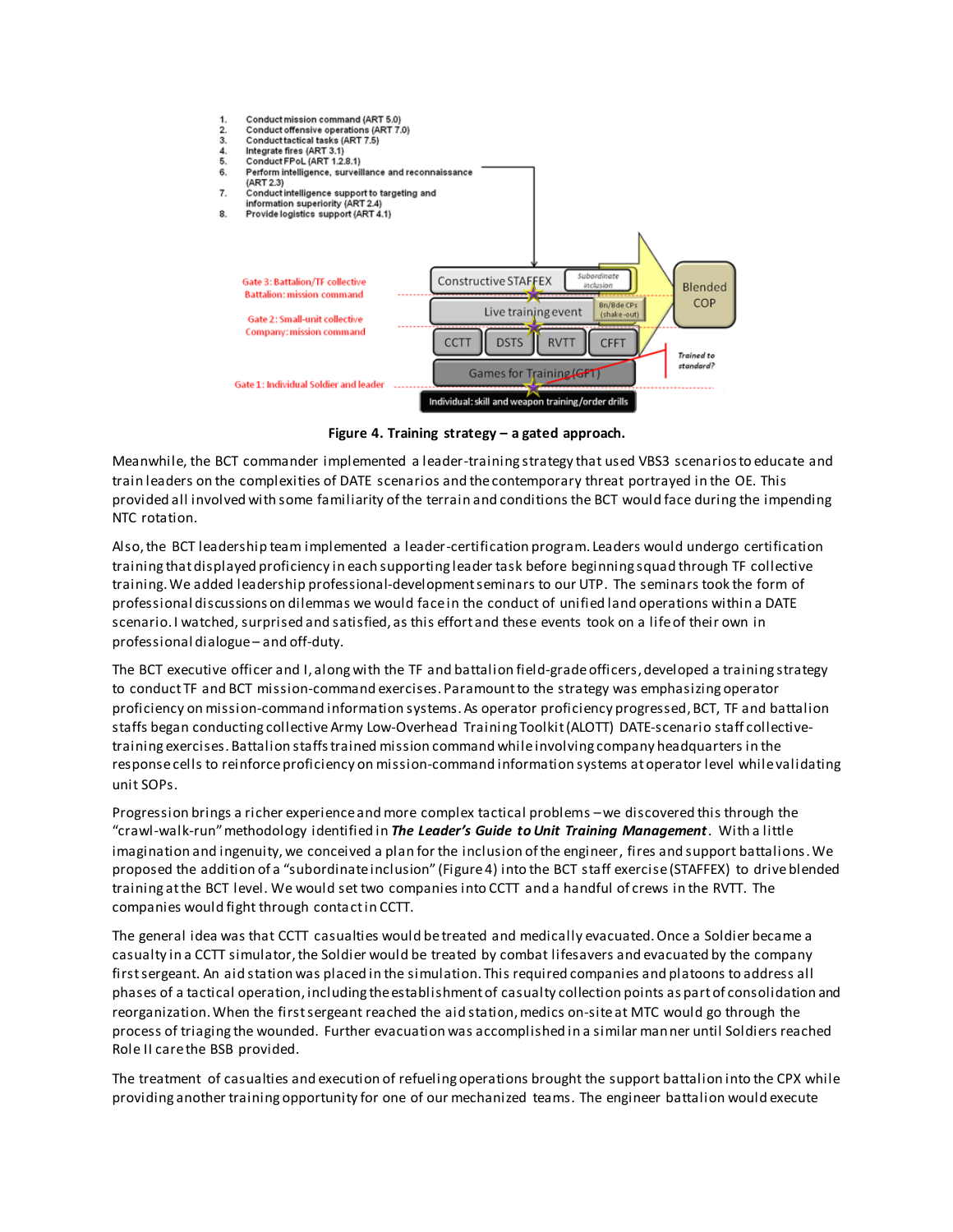their constructive training event before the BCT CPX. During the CPX, they played a criticalrole in the forwardpassage-of-lines(FPoL) of the maneuver task forces through the reconnaissance squadron. They would also conduct mobility/counter-mobility operations in one sector and assured mobility operations along major lines of communication in another sector. This realistically depicted the complexities of the contemporary OE.

The assured mobility operations would occur in the Virtual Clearance Training Suite (VCTS). While an individual was responsible for aligning the VCTS with units in the constructive simulation, they call it swivel-chairing;we thought that additional effort was a minor nuisance considering the return-on-investment for the incorporation of BCT enablers.

Finally, with the assistance of the MTC personnel and the division's modeling and simulation officer, we developed a plan to feed BCT and TF TOCs with a common operating picture (COP). The result was enriched training that provided iterative decision-making drills that improved proficiency and,most importantly, Soldier and leader confidence in their equipment and SOPs.

Two weeks into our training plan, the battalion, TFs and BCT were required to establish CPs. The units were encouraged to migrate relevant functions from their fixed sites into their CPs. We agreed that mission-command information systems would be the device of choice for information exchange. To that end, we even had first sergeants submitting daily unit reports to the TFs and battalions for inclusion in Battle-Command Sustainment Support System (BCS3). The best first sergeants required their subordinates to submit "Yellow 4" logistics reports to drive their assessment and submission to the battalion or TF. Our logistics-status reports were taking on the role of informing the brigade estimate with timely and accurate information.

Through all of this, and over the next month, we observed Soldiers and junior leaders owning the training. Each organization is executing training a little differently. The BCT is making great progress. Our confidence grew every day as we achieved higher levels of mission-command proficiency during every TF and battalion virtual, constructive and live training exercise. With many more common training experiences and a sense of shared understanding, we left JBTR confident in our capabilities.

…

ur performance at NTC would be best described as *satisfactory*. We had some success as a team, but we still seemed to be a step behind the OPFOR and out of step as a team as we fought through the demands of the complex OE. It was determined that our staffs had not arrived ready for the experience. Our focus Our performance at NTC would be best described as *satisfactory*. We had some success as a team, butill seemed to be a step behind the OPFOR and out of step as a team as we fought through the dem of the complex OE. It was proficiency required to achieve the requisite level of readiness to face a world-class OPFOR in a complex OE.

Upon returning to JBTR, COL Dowell and CSM Tryharder reviewed the BCT's NTC take-home packet and the BCT's training strategy. They gathered the leadership and led a post-rotation AAR. As the executive officer and I walked into the BCT conference room for the AAR, I had an eerie feeling I had been here before in the alternative future imagined in my dream – the future where events had not turned out as well as they just had.

The AAR went well and emphasized the following lessons-learned:

 Begin preparations early in the planning process to exercise all echelons. As TADSS were built around legacy training models – they are optimized to train certain skills atspecificechelon – it is necessary to consider how they best tie together into a complete training environment. In short, all TADSS and training enablers need to be brought in early to ensure success. The successes we did enjoy were, in part, the result of early initial planning among ourselves and with the MTC, assisted by the division modeling and simulation officer. A few hours of thoughtful work paid dividends for many months. And, not only did it increase training throughput and quantity, it also increased the quality of training available over the span of the train-up.

As before, our gated-training strategy and leader-certification programs ensured that Soldiers and their leaders met the necessary performance prerequisites prior to advancing to more complex tactical problems.

We issued task-organization early so units could train as TFs and teams, as opposed to battalions and companies. In doing so,we maximized our TADSS utilization –maxing out all the CCTT man-modules for weeks at a time. Also,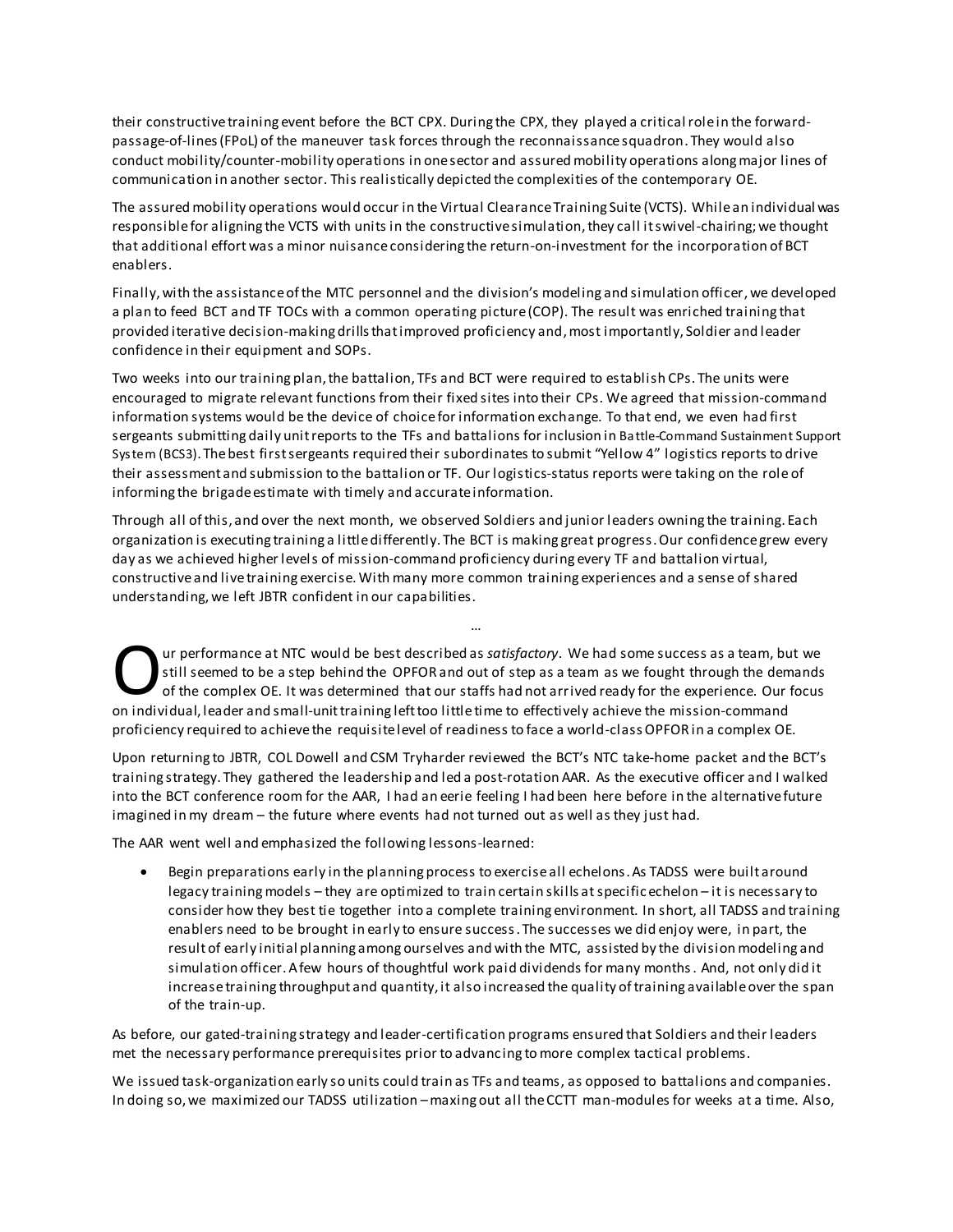we incorporated AVCATT (four of four) with CCTT modules (28 of 28) to train complex multi-echelon and true CAM. The reconnaissance squadron joined CCTT (14) and CFFT (two) and pulled them into a CFFT scenario, executing across campus for observer-fire-maneuver training at the troop level.

- We improved the incorporation of TADSS into our training plan. Our strategy ensured that Soldiers and units were prepared to conduct increasingly complex training and progress toward task proficiency. Concerning that, I am reminded of a previous time when I stated that UTPs need to include all enablers and expected attachments – in this case, the MI company. Our inability to synchronize effects and to discern the enemy's intent, or even how to collect accurately on him, was a heavy weight we carried into every fight. Poor planning resulted in conflicted plans –improper airspace management and asset deconfliction shut down fires and limited the movement of air assets at critical times. We were not able to mass effects at the decisive point. All this could have been prevented if we had trained using simulation (Joint Land Component Constructive Training Capability-Entity Resolution Federation (JLCCTC-ERF)). Once trained, a staff could use a portion of the "ERF" called ALOTT to assist them in rehearsing and visualizing over time and space the employment of the BCT's capabilities. The conduct of an effective rehearsal is crucial to any plan. We found ALOTT to be helpful in conducting key-leader and functional rehearsals.
- Units must conduct iterative, complex, multi-echelon training to achieve the level of proficiency required to obtain the requisite level of readiness to face and defeat a world-class OPFOR in a complex OE. A single iteration of a TF/BCT culminating exercise is not enough to achieve proficiency, shared understanding and synergy among the many teammates. Units must leverage the blended and integrated training capabilities that allow commanders to begin conducting multi-echelon training earlier in their training strategies to provide the iterations necessary to achieve mission-command proficiency.

Upon completion of the AAR, I sought the advice of our division modeling and simulation officer. As I walked into her office, Yogi Berra's famous quote inexplicably came to mind: "It's déjà vu all over again."With the recollection of our dialogue in the could-have-been, I am intent in determining how we can improve if I am required to repeat this event again tomorrow … today … maybe that's today again tomorrow? We reviewed the BCT training strategy, and she instructed me on how the BCT could increase proficiency by integrating training capabilities to expand the training space and complexity of the OE, beginningmulti-echelon mission-command training earlier in our training strategy. She provided me a great site, the ITE Webpage,

https://milgaming.army.mil/Entrance/Product.aspx?productid=20, to learn more about ITE and to review and share best practices.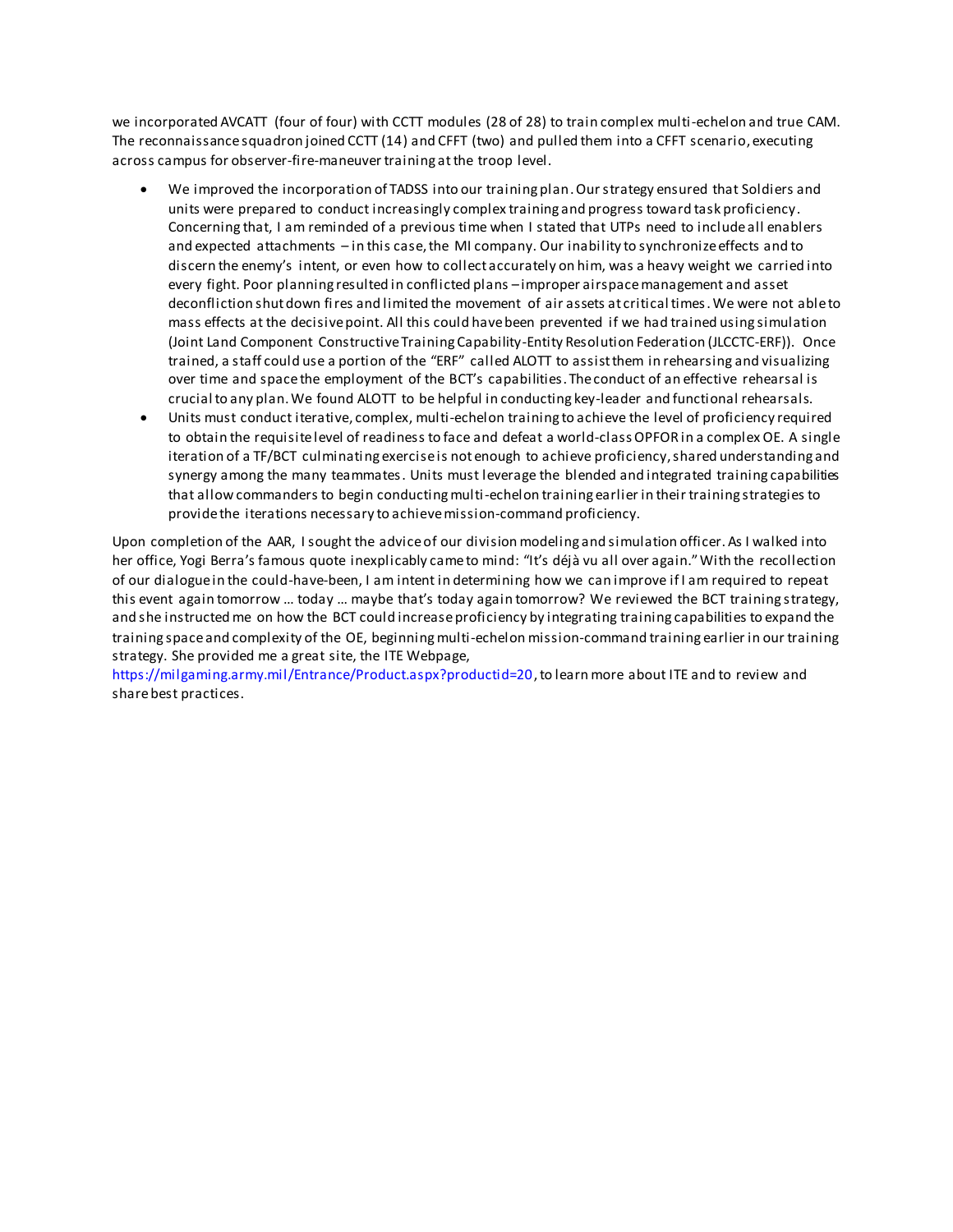|             | <b>Training device</b> | <b>Usage</b> |             | <b>Training device</b> | Usage |
|-------------|------------------------|--------------|-------------|------------------------|-------|
| Marian Land | <b>JLCCTC-ERF</b>      | 1/1          | <b>VBS3</b> | VBS3                   | --    |
|             | <b>AVCATT</b>          | 4/4          |             | <b>MILES</b>           | --    |
|             | <b>EST II</b>          | 1/2          |             | <b>VCTS</b>            | 1/1   |
|             | <b>CCTT</b>            | 28/28        |             | <b>BILAT</b>           |       |
|             | <b>CFFT</b>            | 2/7          |             | <b>Ranges</b>          | 3/3   |
|             | <b>RVTT</b>            | 4/4          |             |                        |       |
|             | <b>DSTS</b>            | 3/3          |             |                        |       |

**Figure 5. ITE scorecard – second dream.**

### **Third dream**

I am excited. It's Feb. 3. I find new meaning in my work and await the day with eager anticipation. Yesterday was our last day on Red Cycle. This seems familiar, whether prescience or the result of events from the night before; with a troubled mind I count them as blessings. I strike out with vigor. The situation remains the same: the BCT Red Cycle tasking period is currently "amber" but will be "green" next quarter ahead of our NTC rotation. As before, I hurriedly place phone calls and gather the team in an attempt to affect our eventual outcome in light of my most recent reverie.

By happenstance and without my previous knowledge, it turns out we have a modeling and simulation officer at the brigade. He arrived a month ago from his qualification course. I decided to engage the MTC director and ask him for "jump TOC" office space for my Functional Area 57 so that he could embed within the MTC. I shared a few thoughts with my modeling and simulation officer, lessons from the preceding evening. That investment paid off nearly immediately. He began pulling BCT units into the MCT for training and teaching junior leaders the capability and value of the TADSS available at home station.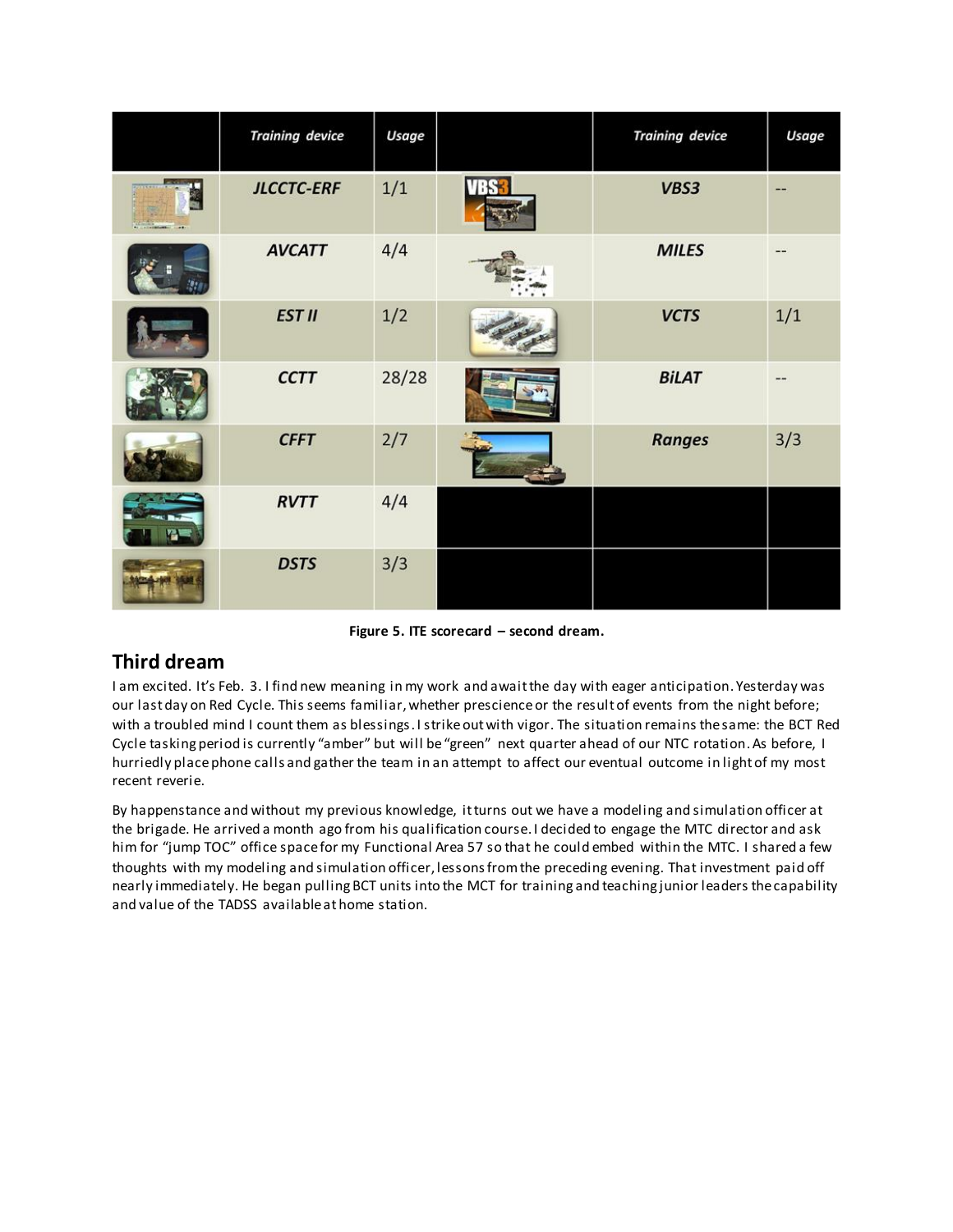

**Figure 6. Brigade training strategy.**

The happy, chance meeting with our modeling and simulation officer clued me into the ITE, enabled by the livevirtual-constructive integrating architecture (LVC-IA). Enabled by the integrating architecture, the ITE provided me the means to not only conduct multi-echelon training, similar to the previous night's blended training, but it also provided a comprehensive AAR capability for review in two dimensions (or three dimensions). As a group, we determined this should be the cornerstone of our train-up strategy.

I adjusted the gated-training strategy for inclusion of the ITE. We stressed the utility of using the ITE as a mechanism for bringing entire battalions into a single exercise. LVC-IA supports the use of a common scenario with common data for all the training domains (live, virtual constructive and gaming). We had an entire TF instrumented with HITS and MILES training in a common scenario with combat-vehicle crews in CCTT and RVTT. The reconnaissance squadron designed a training strategy that included CCTT, Dismounted Soldier Training System (DSTS), CFFT and JLCCTC-ERF. I understand that when combined, the technical control is ungainly, but in the end, they were able to employ a workaround and gained the capability to conduct observer/sensor-shooter interactions in a common training environment while combat vehicles maneuvered within the simulation.

Better yet, when the battalion and squadron staffs were conducting staff training using the JLCCTC-ERF, the LVC-IA integrated companies, teams and troops into the same scenario, providing them the ability to continue training in virtual systems while supporting higher-headquarters'training needs. Simply put, the staff and troops could train at the same time; it was no longer a one-or-the-other proposition. As we struggled to resource staff training but not at the expense of subordinate organizations, I came to learn that various components of the JLCCTC can be "tuned" to the training audience. When the entire staff is involved and a high-fidelity training environment is required, the Joint Conflict and Tactical Simulation is used. If only a few people are training and a low-overhead capability is more appropriate, ALOTT is employed.

If CCTT was not available or was not the appropriate tool, leaders used gaming technologies to execute the same platoon battle drills and company SOPs they had previously trained within CCTT. In many cases, the employment of these training enablers accomplished the same training objectives but at a reduced cost in planning time and coordination. In essence, we would eventually enter the live training environment at a much higher level of proficiency at all levels.

Through all of this,we determined that a shortcoming as a staff was related to our inability to provide the commander a complete, correlated intelligence picture and accurate staff estimates. We addressed this threefold:

- First, we increased emphasis on the training and employment of the [Distributed Common Ground Station-](http://www.benning.army.mil/armor/eARMOR/content/issues/2015/JAN_MAR/Edwards.html)[Army.](http://www.benning.army.mil/armor/eARMOR/content/issues/2015/JAN_MAR/Edwards.html)
- Second, we increased the S-2's role in our order drills and professional seminars. In these events, they were made to role-play the freethinking threat. Over time, the "two-shop" began to progress from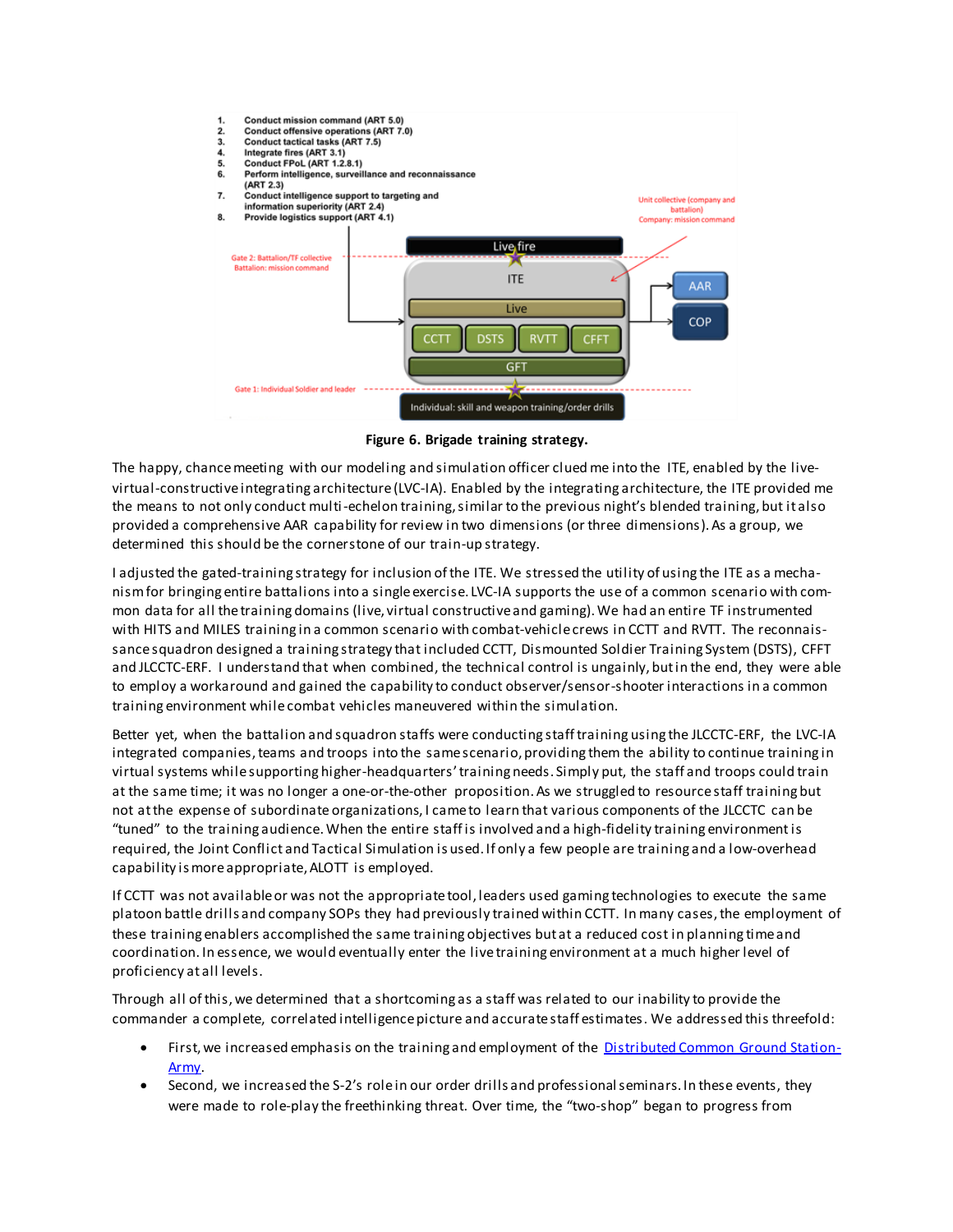briefing the "what" – in other words, providing historical reports –to providing the "so-what" and "whichmeans" based on their analysis of the situation. This mantra was circulated around the staff. The commander required the reasoned analysis of experts, not someone to read him the significant-activities log.

 Third, the commander demanded that the S-2 and his staff participatein all BCT staff training. He even coordinated for folks from the division's G-2 shop to provide the OPFOR commander during the train-up to our CTE.

It became apparent that repetition increased professional introspection. Once they realized the training was expected to progress over a series of events rather than evaluated at a single CPX, individuals began to take more initiative during the training and played a more active role in the AAR. By the conclusion of the brigade train-up, battalions had conducted multiple iterations of mission-command staff training, as had the brigade. The staff had formed into a competent whole, and the commander was comfortable with the organization and his subordinate commanders.

he NTC rotation was a success. Key to our success was the ability to operate as a united whole with a common task and purpose. That unity of purpose and action was achieved in part by repetitive multi-echelon training enabled by ITE. Units could repetitively train with one another at echelon. What's more, this The NTC rotation was a success. Key to our success was the ability to operate as a united whole with a common task and purpose. That unity of purpose and action was achieved in part by repeti tive multi-echelo training ena to proficiency on all its KCTs within an environment indicative of the one it would eventually face at its CTE. This more pleasant dream concluded with the following lessons:

…

- The complex training environment provided by the ITE stresses mission command by providing the commander the ability to train mission command at echelon. The ITE provides commanders from company team to BCT the ability to train together within a single complex OE that replicates the dilemmas presented by the DATE during military operations in the contemporary environment.
- Ingenuity and initiative are laudable character traits in general, but they pay handsome dividends in planning training. Many of our best ideas came from Soldiers and junior leaders who are not only comfortable with technology but have a better grasp of their challenges and an eye toward a technically enabled solution. They are comfortable with the technology because they have never known a world without a computer or the Internet, and their notions of proper, formal training arenot constrained by layer upon layer of the previous generation's training strategies. That they have a unique understanding is expected, but they recognize the specific needs of the individual as a critical part of the team. This knowledge enables them to effectively address the unit's training needs through a progressive and iterative process.

Pleased with the result, I settle back into my seat to enjoy a paunch cigar. As languid smokewhirls around my sunburned head, I feel the familiar ephemeral effects begin to take hold.

Maybe this is our story: technology is an enabler, never meant to replace training, but it is necessary to create conditions that enable Soldiers and leaders and teams to succeed in uncertainty. The lesson from Kasserine is that preparation, combined-arms integration and individual initiative win in decisive operations. Training mission command develops agile and adaptive leaders with initiative. The ITE gives commanders the ability to conduct progressive multiple repetitions of tough, realistic training at echelon. This provides our formations training overmatch. Training overmatch produces an operating capability for informed decision-making and decisive action as learned from an iterative and progressive training program.

We must continue to train as if we are at war, leveraging all our resources to retain training overmatch. I finally found peace of mind.

*BG Joseph Martin commands NTC and Fort Irwin, Fort Irwin, CA. Previous assignments include deputy commanding general for the Combined Arms Center-Training, Fort Leavenworth, KS; deputy commanding general (maneuver), 1st Cavalry Division, Fort Hood, TX; commander, Army Operational Test Command, Fort Hood; III Corps chief of staff, Fort Hood; and commander, 2nd Brigade, 1st Infantry Division, Fort Riley, KS, and Baghdad, Iraq. His military schooling includes U.S. Military Academy and CGSC. BG Martin holds a master's of arts degree in education from*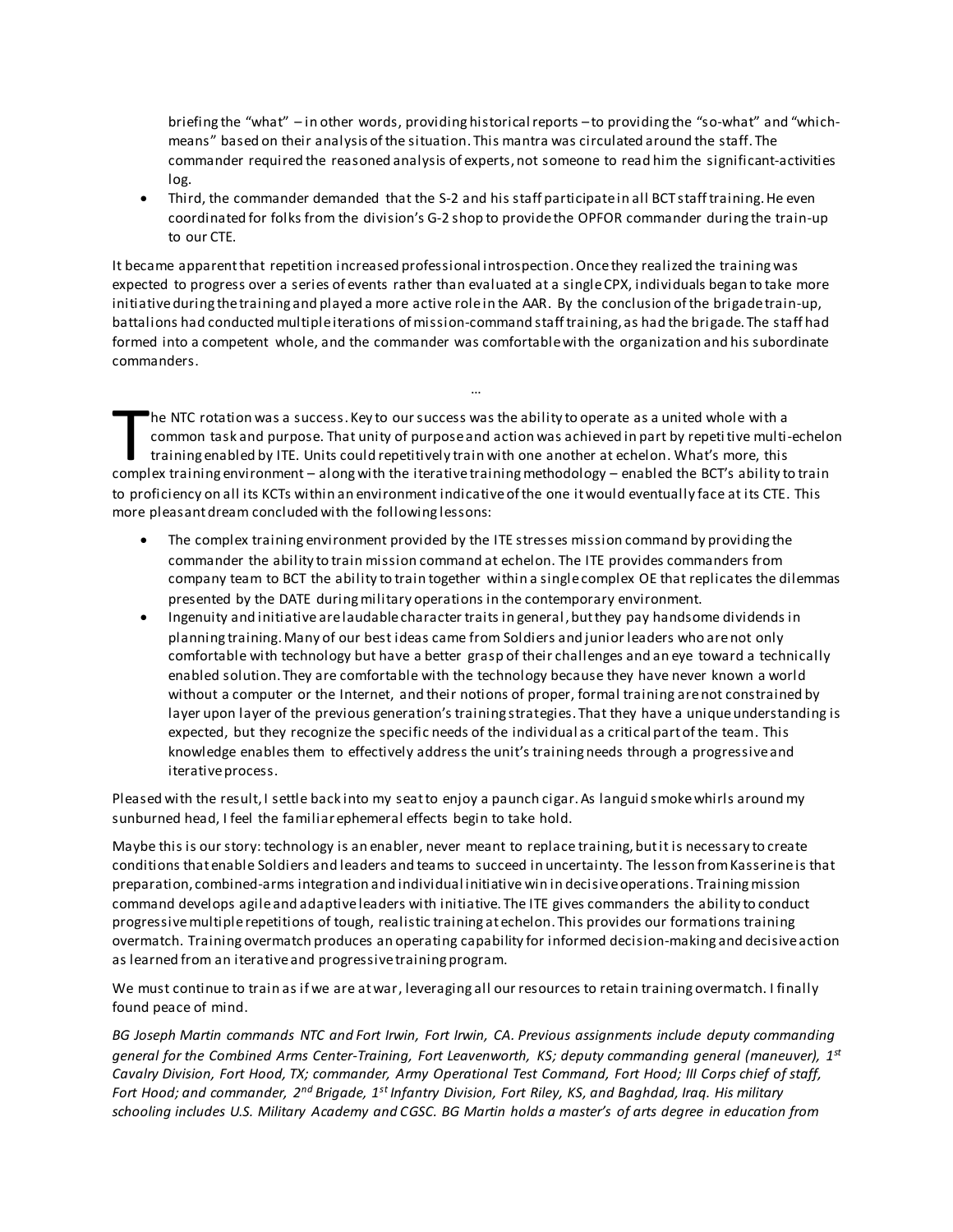*the University of Louisville. His awards include the Defense Superior Service Medal, Legion of Merit and Bronze Star Medal with "V" device.*

*COL David Cannon is the U.S. Army Training and Doctrine Command (TRADOC) capability manager (TCM) for ITE. Previous duty assignments include deputy chief of operations, Operations Group Delta, Mission Command Training Program (MCTP), Fort Leavenworth; commander, 3rd Army Special Troops Battalion, Shaw AFB, SC; executive officer, MCTP, Fort Leavenworth; chief of training, Operations Group Charlie, MCTP, Fort Leavenworth; and TF senior observer/controller and TF senior maneuver observer/controller, Fort Polk, LA. His military schooling Infantry Officer Basic and Advanced courses, Scout Platoon Leader's Course and CGSC. COL Cannon holds a bachelor's of arts degree in general studies from Wichita State University, a master's of science degree in adult and continuing education from Kansas State University and a graduate certificate in occupational-health psychology from Kansas State University.*

*LTC Christopher Hartline is the simulation future-operations planner for TCM-ITE, National Simulation Center, Fort Leavenworth. Previous duty assignments include modeling-and-simulations systems engineer, Environment Development Division, Deputy Director Joint Environment, Joint Staff J-7; simulation and technical planner, Environment Development Division, Deputy Director Joint Environment; student (modeling and simulation), Advanced Civil Schooling, Old Dominion University, VA; battle staff and Cavalry troop observer/controller/trainer, Armor battalion and Cavalry squadron training team (Cobra), NTC Operations Group, Fort Irwin; and commander, Alpha Company, 3-67 Armor Battalion, 4th Infantry Division, Fort Hood. His military schooling includes Armor Officer Basic and Advanced courses, Cavalry Leader's Course, CGSC and Joint Forces Staff College, Norfolk, VA. LTC Hartline holds a master's of arts degree in management and leadership from Webster University, a master's of military arts and science degree from CGSC and a master's of science degree in modeling and simulation from Old Dominion University. He maintains a joint planner and strategist additional-skill identifier.*

#### **Acronym Quick-Scan**

**AAR** – after-action review **ALOTT –** Army Low-Overhead Training Toolkit **ART –** Army tactical task **AVCATT –** Aviation Combined Arms Tactical Trainer **BCT** – brigade combat team **BEB –** brigade engineer battalion **BiLAT –** Bilateral Negotiation Trainer **BSB –** brigade-support battalion **CAB –** combined-arms battalion **CAM –** combined-arms maneuver **CCTT** – Close Combat Tactical Trainer **CFFT –** Call-for-Fire Trainer **CGSC –** Command and General Staff College **COP –** common operating picture **CP –** command post **CPX** – command-post exercise **CTE** – culminating training exercise **DATE** – decisive-action training environment **DSTS –** Dismounted Soldier Training System **EST** – Engagement Skills Trainer **FPoL –** forward passage of lines **FTX** – field-training exercise **GFT –** Games for Training **HHC** – headquarters and headquarters company **HITS –** Home-Station Instrumentation Training System **ITE** – Integrated Training Environment **JBTR –** Joint Base Trained and Ready **JLCCTC-ERF –** Joint Land Component Constructive Training Capability-Entity Resolution Federation **KCT** – key collective task **LVC-IA –** live-virtual-constructive integrating architecture **MCTP –** Mission Command Training Program